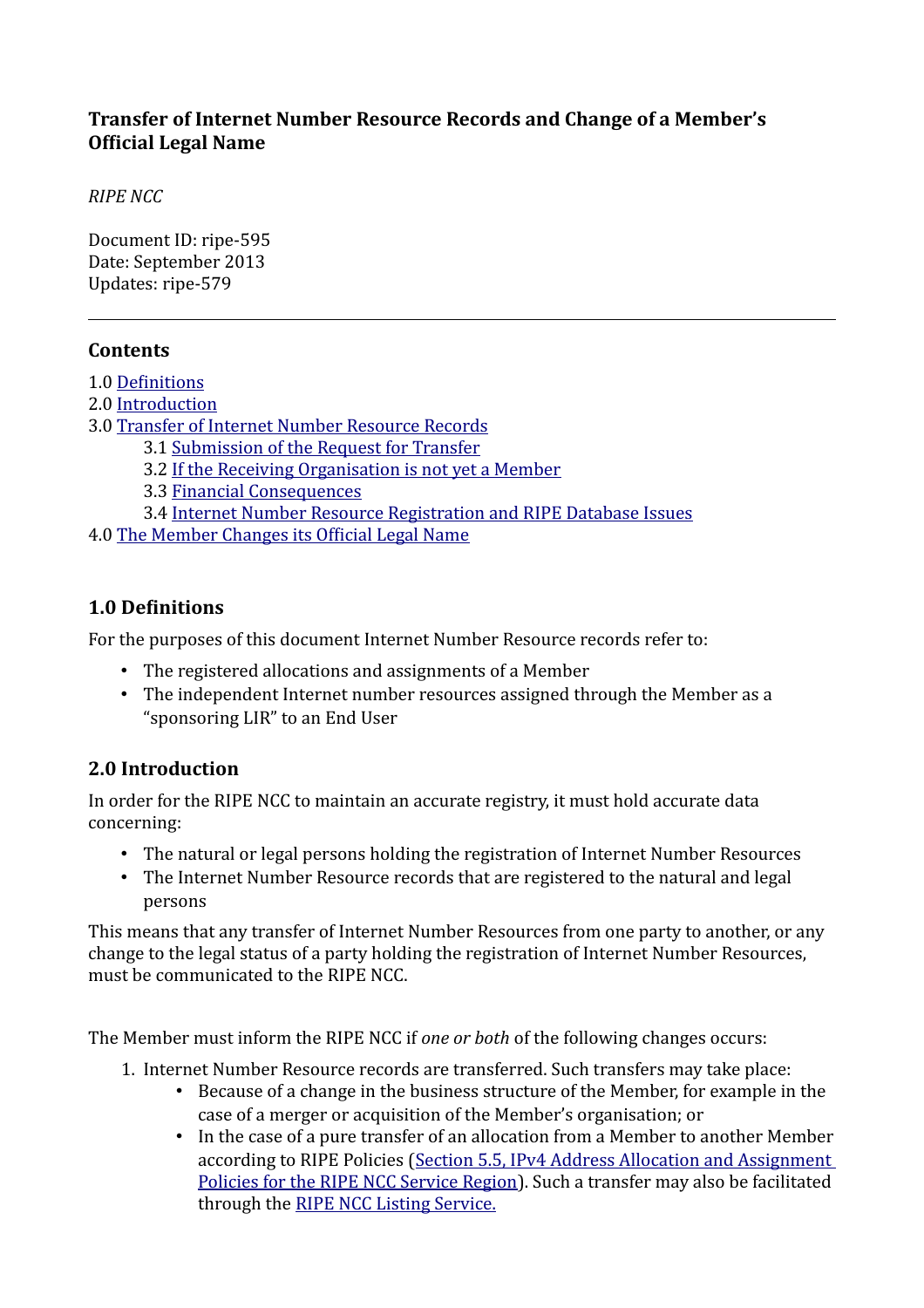2. The Member changes its official legal name**.** Such a change may occur, for example, because of a merger or acquisition of the Member's organisation.

This document describes the procedures to be followed for such changes to be properly communicated to, and registered with, the RIPE NCC.

#### **Note:**

If a change in the Member's official legal name is accompanied by a transfer of Internet Number Resource records, the Member must first inform the RIPE NCC of the name change and then of the transfer.

If a change in the Member's business structure is *not* accompanied by a transfer of Internet Number Resource records or a change in the Member's official legal name, then the RIPE NCC does not need to be informed of this change.

## <span id="page-1-1"></span>**3.0 Transfer of Internet Number Resource Records**

If a Member transfers their Internet Number Resource records to a third party for any reason, this transfer must be declared to, and approved by, the RIPE NCC.

#### <span id="page-1-0"></span>**3.1 Submission of the Request for Transfer**

One of the involved parties must submit a request by email to the RIPE NCC for the transfer to be executed:

- If the transfer is due to a change in the business structure of the Member (e.g., merger or acquisition), the request must be submitted to [ncc@ripe.net](mailto:ncc@ripe.net)
- If the transfer is a transfer of allocation from one Member to another Member according to RIPE Policies [\(Section 5.5, IPv4 Address Allocation and Assignment](https://www.ripe.net/ripe/docs/ipv4-policies#Transfers-of-Allocations)  [Policies for the RIPE NCC Service Region\)](https://www.ripe.net/ripe/docs/ipv4-policies#Transfers-of-Allocations), the request must be submitted to [lir](mailto:lir-help@ripe.net)[help@ripe.net](mailto:lir-help@ripe.net)

A registered contact or an authorised person (e.g., senior manager, legal successor) must send the request.

The RIPE NCC will ask for the following information:

#### **i. Information regarding the parties involved, including:**

- The full official legal names of all parties involved
- Which party will transfer the Internet Number Resource records and which party will receive them
- Recent registration papers issued by the relevant national authorities for all involved parties

If the current official legal names of the involved Members are different from the ones in the relevant signed RIPE NCC Standard Service Agreement, then the procedure described under [Section 4.0](#page-3-0) must be followed prior to the transfer of the Internet Number Resource records. The procedure described under Section 4.0 is not necessary for the transferring Member if the RIPE NCC Standard Service Agreement of the transferring Member is terminated (see Closure of LIR and Deregistration of Internet Number Resources, [Section A.1.1.](https://www.ripe.net/ripe/docs/closure#11) and [Section A.1.2.\)](https://www.ripe.net/ripe/docs/closure#12).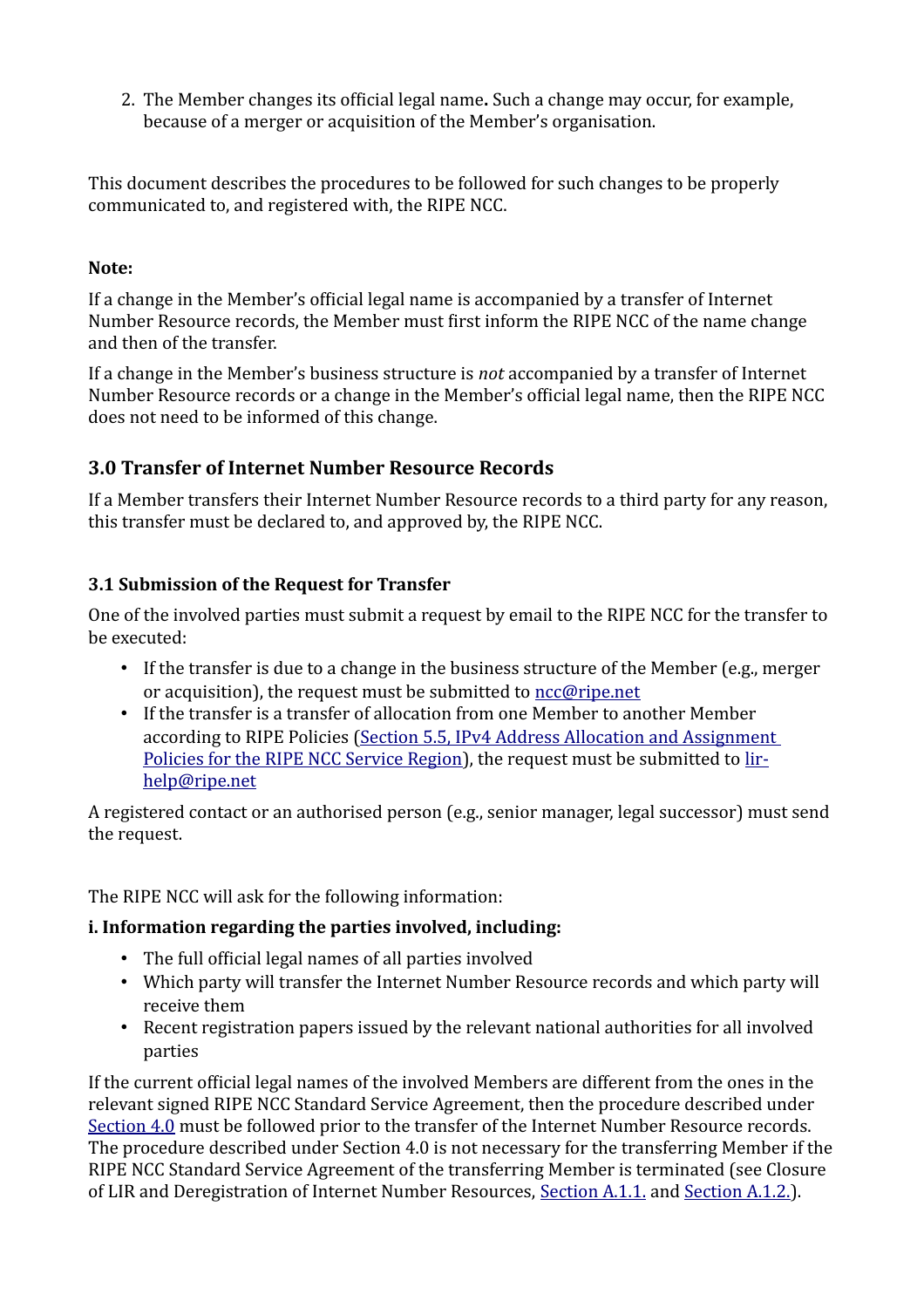#### **ii. A description of the reason for the transfer (for example, due to merger, acquisition, transfer of allocation according to the RIPE policies)**

If the transfer is taking place due to a change in the structure of the organisation(s) involved, a description of the changes among the organisation(s) is necessary. The description must be accompanied by all official legal documents proving/supporting the changes the request is based on.

#### **iii. A list of the Internet Number Resource records that are requested to be transferred. If** *all* **of the transferring Member's Internet Number Resource records registered are being transferred, a confirmation of this is requested.**

The Member must also indicate any End User assignment agreements that are requested to be transferred.

If a Member transfers all of their Internet Number Resource records, the RIPE NCC Standard Service Agreement of the Member may be terminated (see Closure of LIR and Deregistration of Internet Number Resources, [Section A.1.1.\)](https://www.ripe.net/ripe/docs/closure#11).

## **iv. The correct contact details of all organisations involved**

The RIPE NCC may ask the organisations involved to confirm the correctness of their contact details or to update them. The contact details include the billing contact details and the VAT number details.

## **v. A Transfer Agreement signed by both parties or by their legal successors**

The RIPE NCC will make a template of the Transfer Agreement available. Either party may submit the Transfer Agreement to the RIPE NCC, signed by authorised persons for both parties. The RIPE NCC may ask the other party/parties to confirm their agreement to the transfer. The confirmation must be authorised (signed or sent) by a contact person or authorised person (e.g., senior manager, legal successor).

If the transferring party no longer exists by the time the RIPE NCC is being informed, the receiving party must send:

- an official document (issued by a national authority) confirming the closure of the transferring party; and
- a copy of an older signed agreement between the relevant parties mentioning the transfer of the Internet Number Resource records. If such an agreement is not available, the receiving party must send confirmation of the transfer to the RIPE NCC signed by an authorised person (e.g., senior manager, legal successor). The RIPE NCC reserves the right to reverse the transfer should another party object to this transfer and provide an agreement that proves that the Internet Number Resource records should have been transferred to them.

#### **vi. An overview of the utilisation of all allocations and of the status of all independent Internet Number Resource assignments**

The RIPE NCC may ask for an overview of the utilisation of all Internet Number Resources registered to the Member and of all End User assignment agreements signed by the Member.